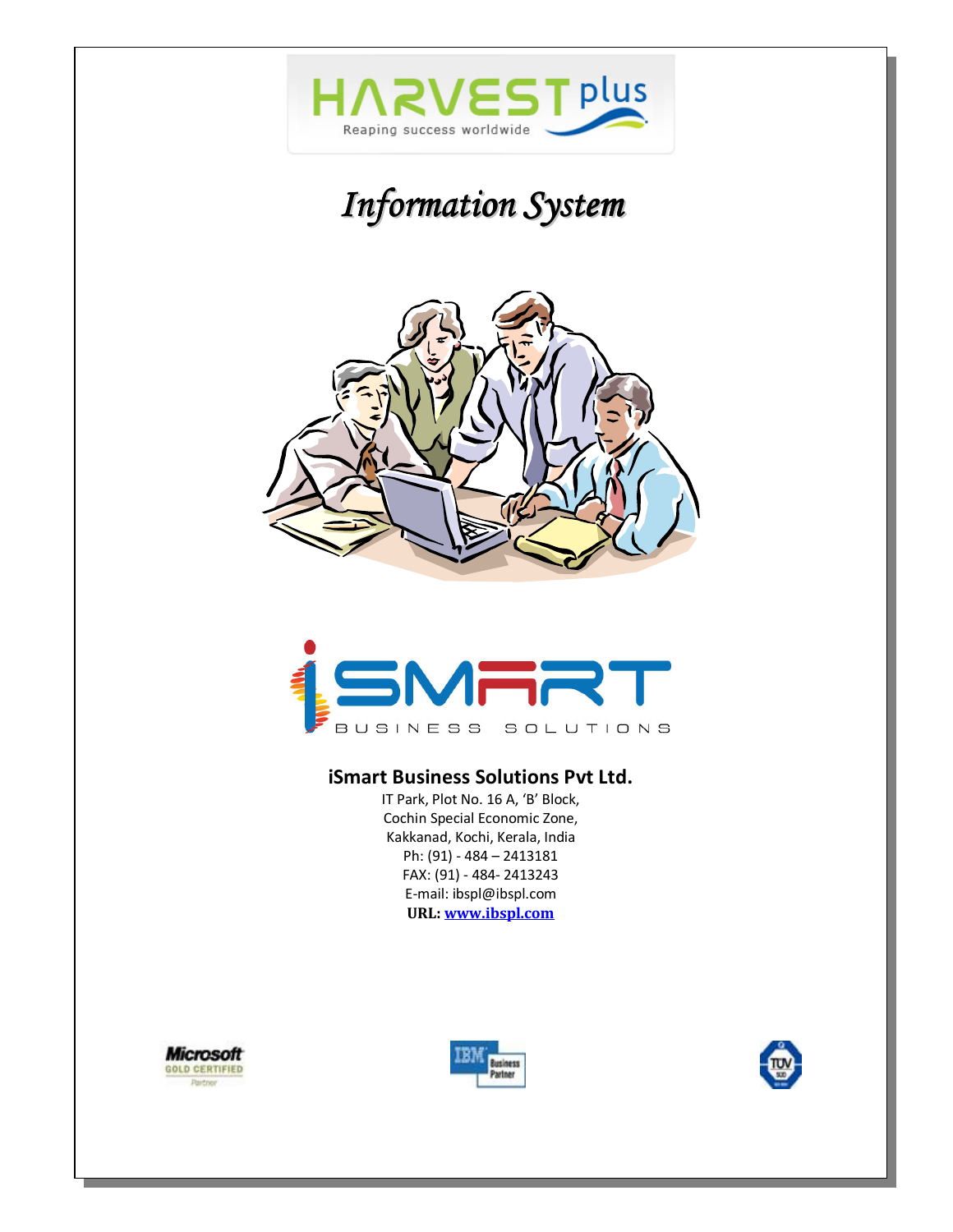

# **Index**





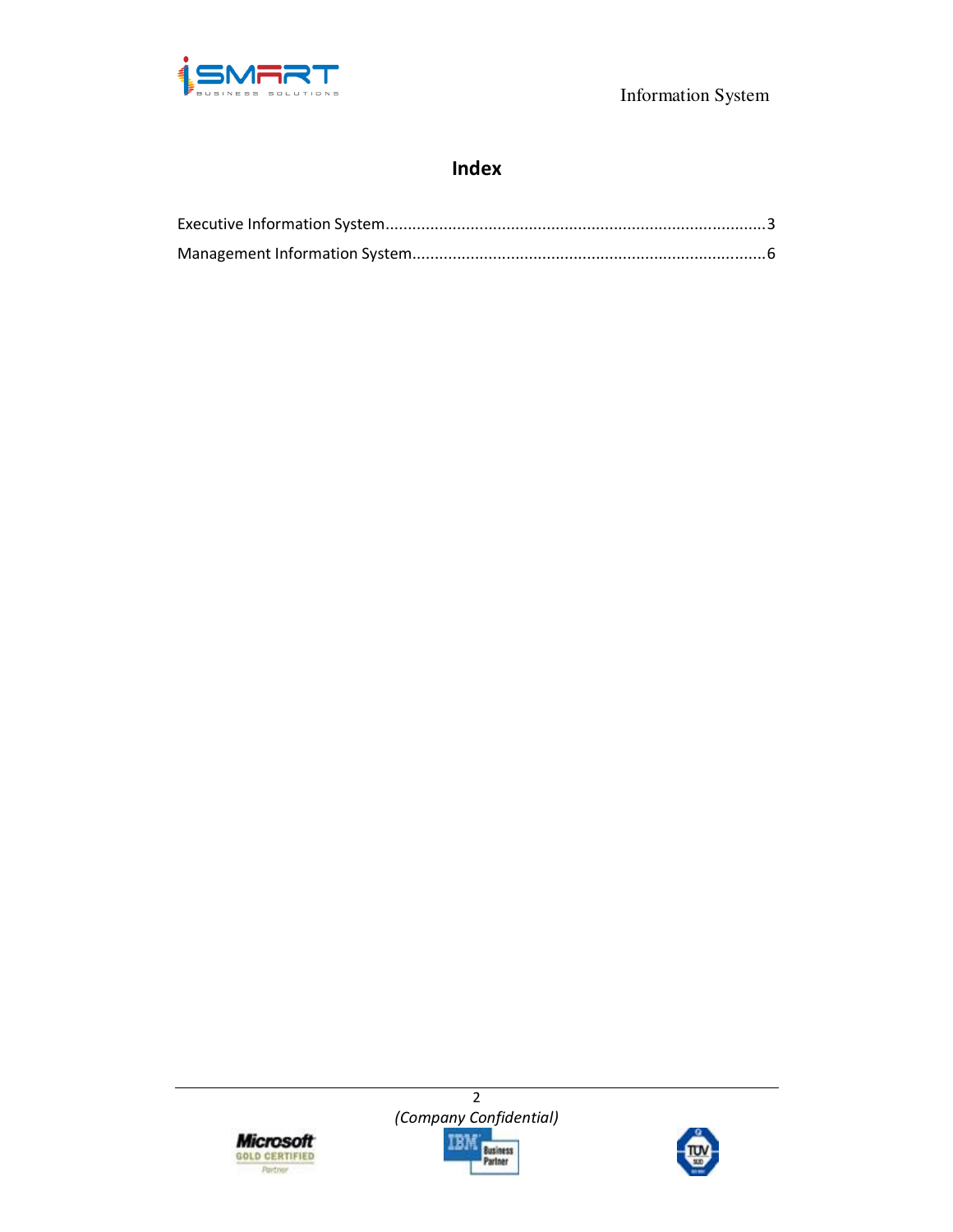



# **Executive Information System**

HARVEST Plus Executive Information System provides the management with the information required to control the cost and increase the productivity of the company which will help to increase the profit of the company. The system provides the management with various reports that will give the details of the various expenditures, the productivity, the efficiency of the different resources etc. These reports help the management to have a better control on the resources of the company.

In this system you can analyze the details displayed in form of charts and reports. The users are allowed to change the report formats as per their requirements. You are able to view the details of Expense / Cost Analysis, Resource Usage such as Labour, Material, Machinery and Contract, Crop / Yield, CPO/ PK Production, Cost of Production, Work Progress, Area Analysis and Material Stock.





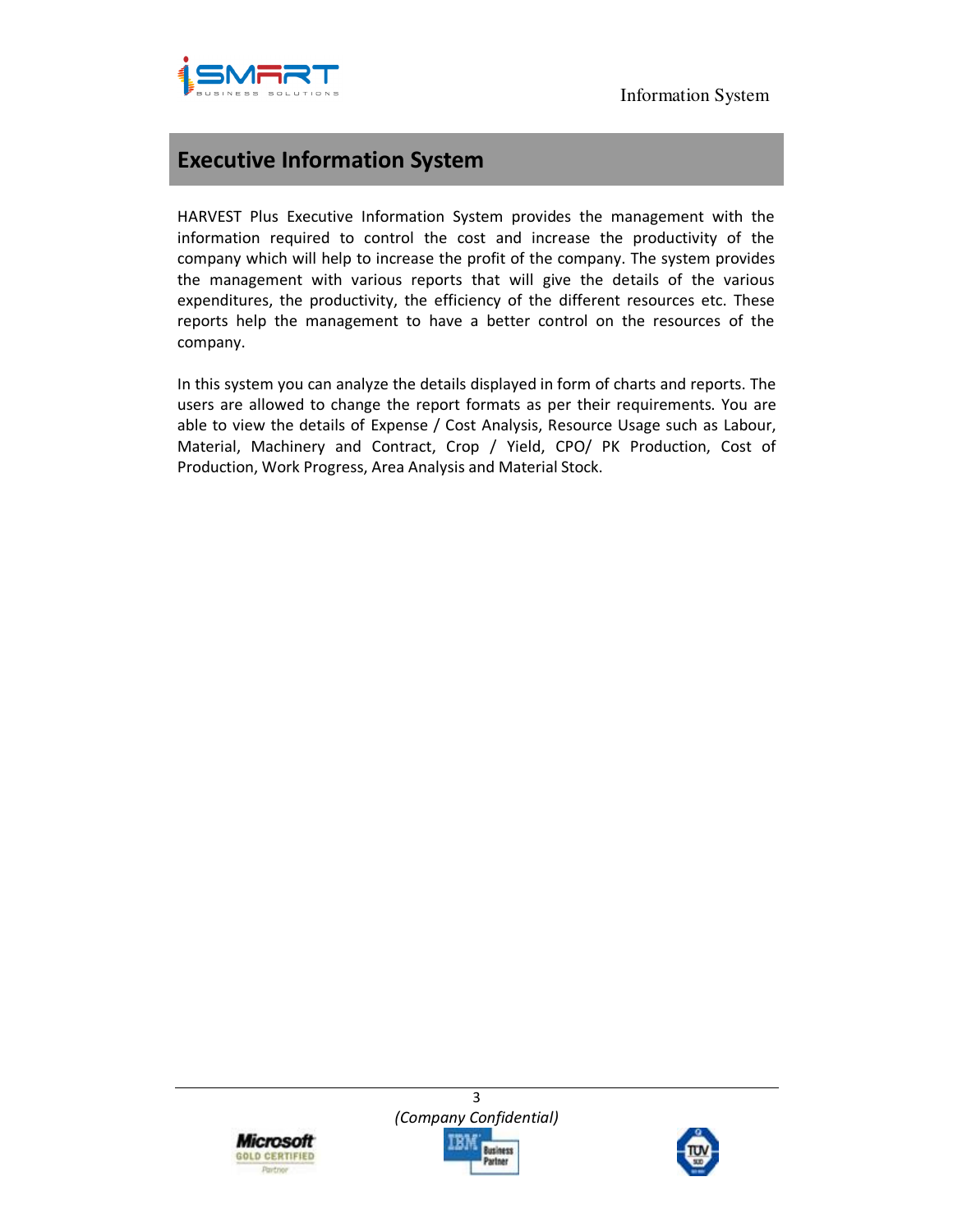

# **Main Features of Executive Information System**

The Executive Information System provides different analysis reports in head office and estate group offices.

The main features of this system are listed below:

- 1. In this system, data from different estates are consolidated in a central data base and thus enables the estate-wise and period wise analysis. The data will be exported from different estates and consolidated at the head office and group estates.
- 2. Microsoft business intelligence system is using to organize data.
- 3. Different reports and charts are provided in this system to do the analysis. User is allowed to change the report format as per the requirement.
- 4. The details in form of charts will make the analysis easier.
- 5. There is provision to compare the actual and estimated figures.
- 6. **Expense Analysis:** This system provides account-wise, allocation wise, cost classification wise analysis of expenses. This report allows you to analysis the actual and budgeted expense against each allocation for a particular account.
- 7. **Resource Usage:** Analysis is available for resources usages like labour, machinery, material and contract for different allocations.
	- Labour: The report allows you to analysis the actual and budgeted man days and the labour cost against each allocation.
	- **Material:** The report allows you to analysis the actual and budgeted material usage. The quantity and cost of material used will be shown.
	- **Machinery:** The report allows you to analysis the actual and budgeted usage of machinery in terms of running units and cost.
	- **Contract:** The report allows you to analysis the quantity of work done and cost of work done related to the contracts for a particular allocation against the corresponding estimated figure.
- 8. **Crop/Yield:** Estate wise analysis of yield production for rubber and oil palm is possible through this system. Variation in production can be analyzed on the basis of age of the tree/soil type/clone. Information like yield per tree and yield per hectare are also available.
- 9. **Production:** You can analyze the details of CPO/PK/CPKO/Rubber production. Finished goods production also can be analyzed in this system.



*(Company Confidential)*  Business

 $\Delta$ 

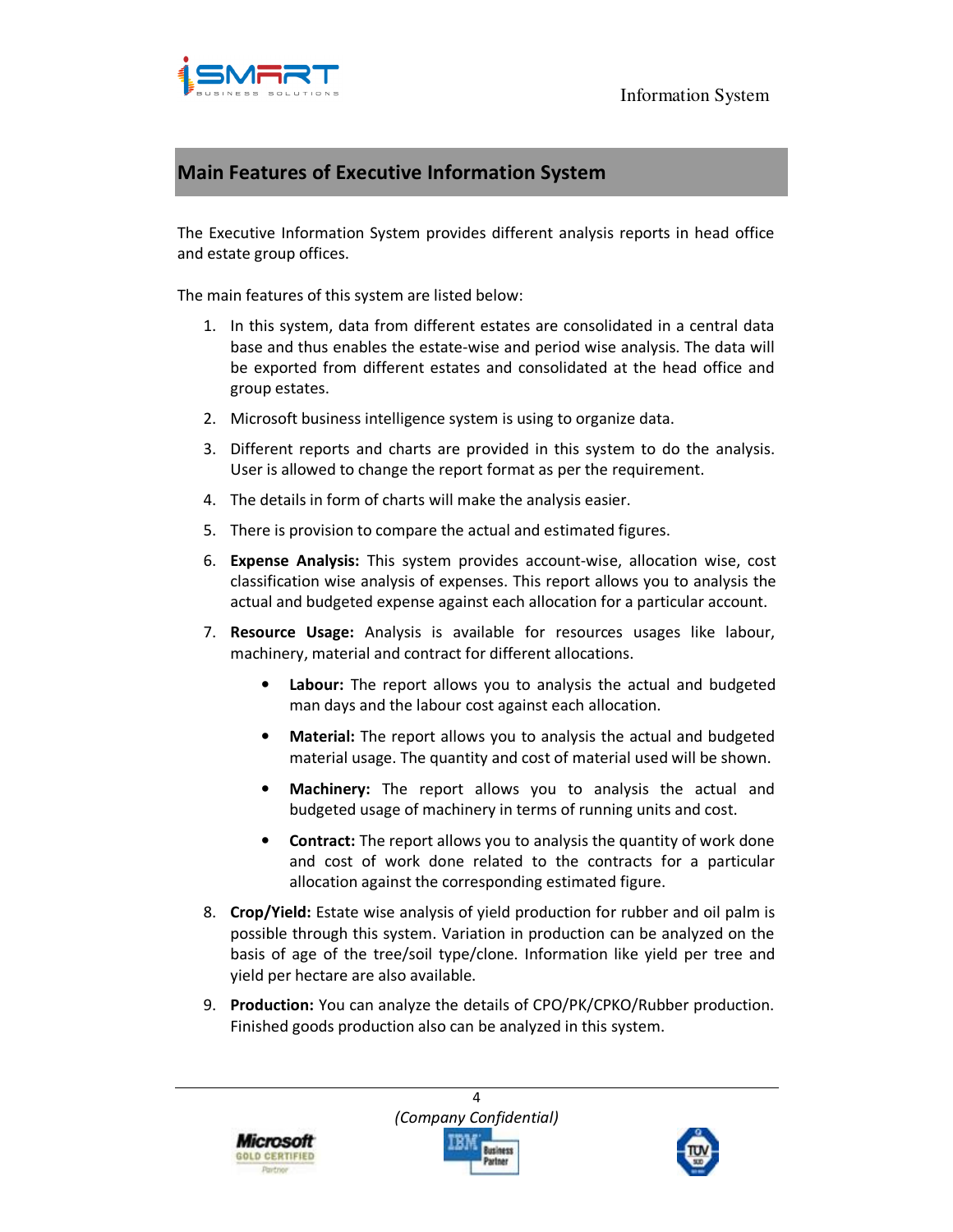

- 10. **Cost of Production:** Provides analysis reports to analyze cost of production of palm products and rubber products.
- 11. **Area Analysis:** Area details of each estate can be analyzed from the head office/estate group office using this system. You can analysis the area in each estate in terms of maturity type, planting type, age of the tree and clone.
- 12. **Work Progress:** You can analyze the allocation wise work progressed by own labour and contractors.
- 13. **Material Stock:** The item class wise stock values analysis can be done for different estates.



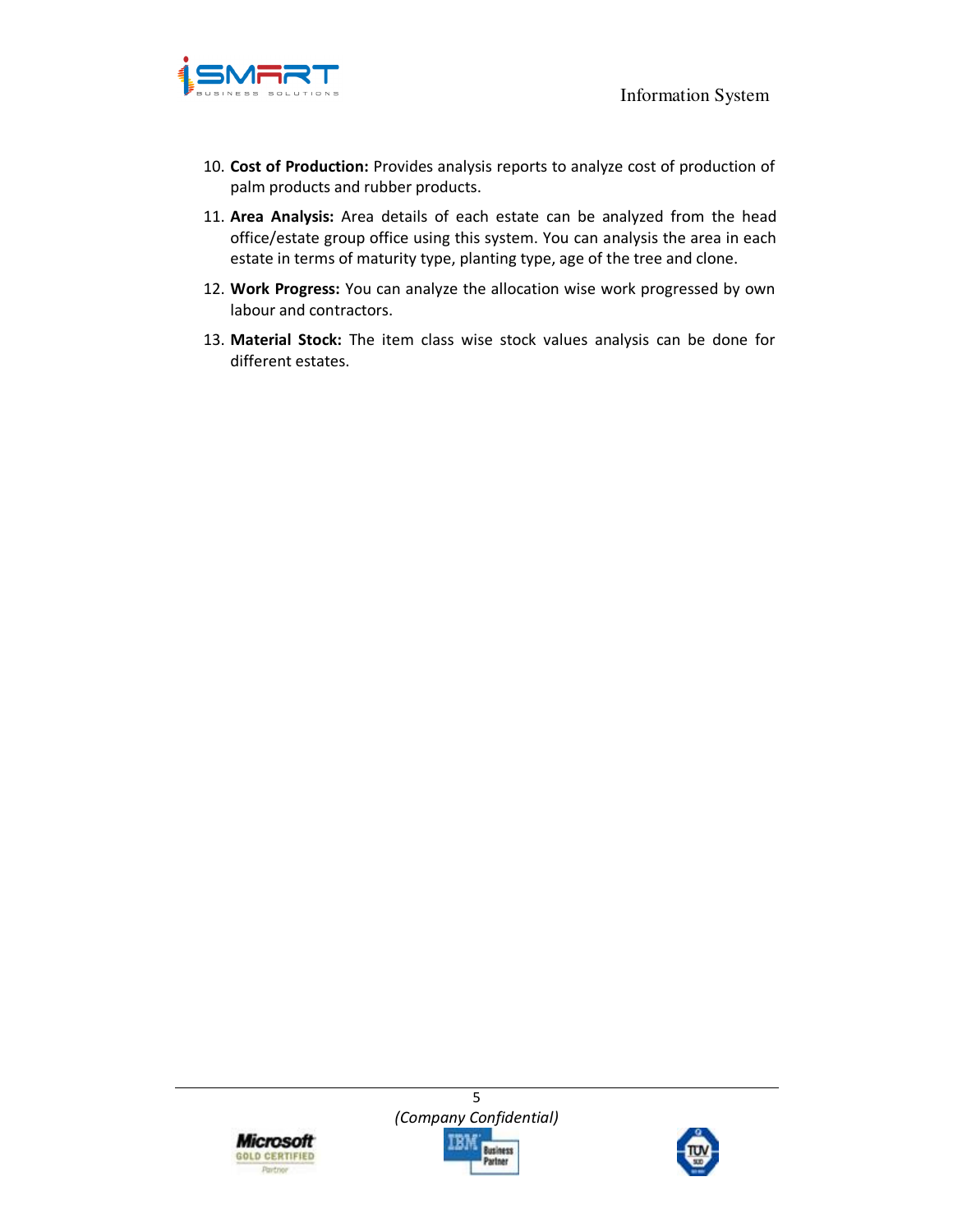



# **Management Information System**

The HARVEST Plus Management Information System provides the management at the unit level with the information required to control the cost and increase the productivity of the company which will help to increase the profit of the company. The system provides the management with various reports that will give the details of the various expenditures, productivity, and efficiency of the different resources. These reports help the management to have a better control on the resources of the company.



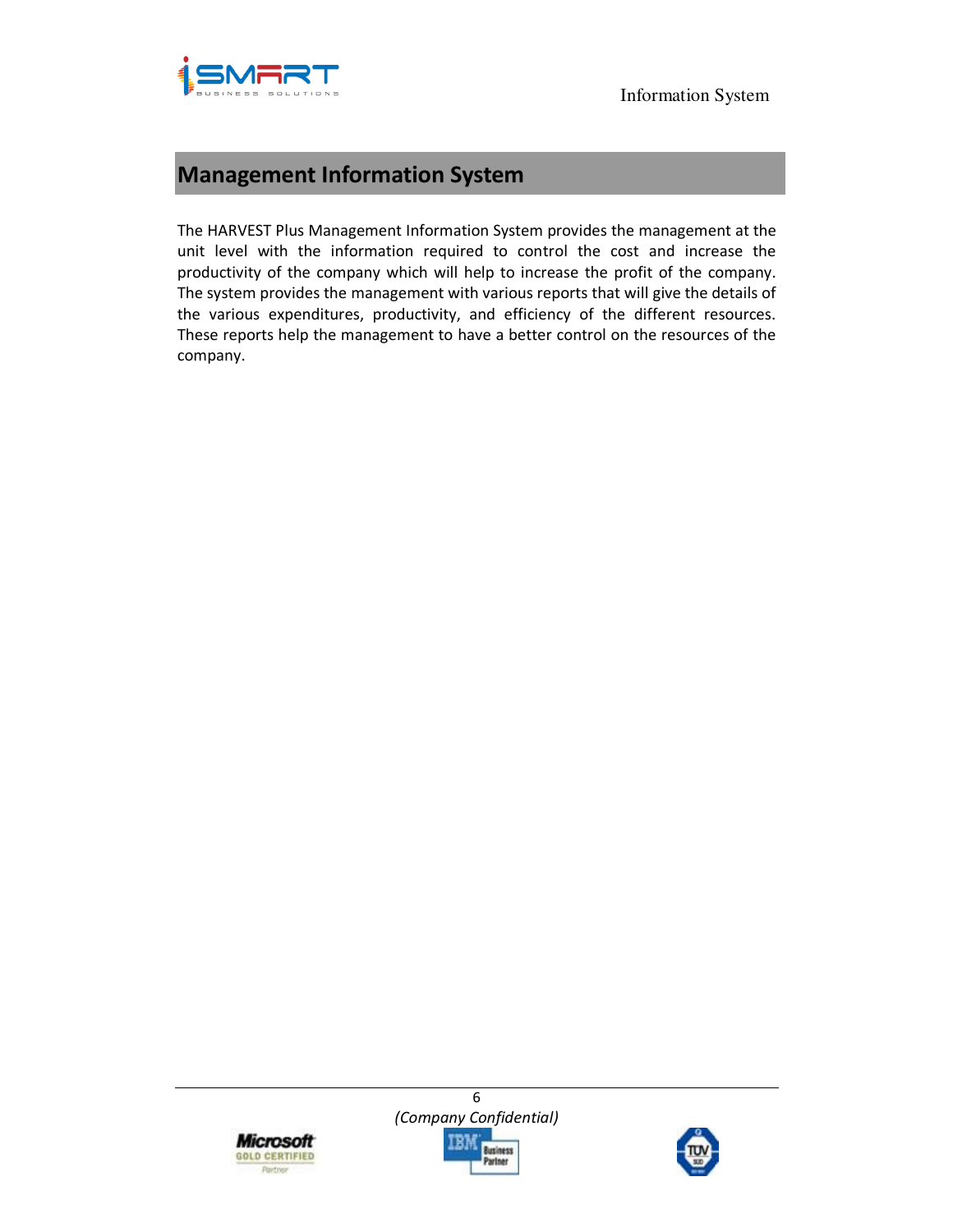

# **Main Features of Management Information System**

The management information system retrieves and processes data from all the other systems of HARVEST plus. The processed information will be used to generate various types of reports. The major features of this system are listed below:

- 1. In the unit level, the Management Information System reports will be generated and submitted to the Head Office.
- 2. Information required by the Executive Information System (EIS) can be transferred from this system.
- 3. This system provides provision to compare actual and budgeted figures.
- 4. You can generate account wise, allocation wise, cost classification wise analysis of expense reports.
- 5. This system generates reports for resource usage analysis like labor, machinery, material and contract.
- 6. Estate wise analysis of yield production for rubber and oil palm can be generated though this system, including details like yield/tree and yield/hectare.
- 7. This system can generate product arrival and dispatch details reports.
- 8. Reports with production details, provides analysis for CPO /PK /CPKO /Rubber production can be generated.
- 9. Provides analysis reports to analyze cost of production of palm products and rubber products.
- 10. The reports with area details of estate can be generated.
- 11. Using this system, the work progression details of own labor and contractors can be analyzed with reports.
- 12. The reports are generated based on the summary tables which are updated after processing data from respective modules.
- 13. User can dynamically change the report data structure using the setting screen provided in all report.



7 *(Company Confidential)*  Business

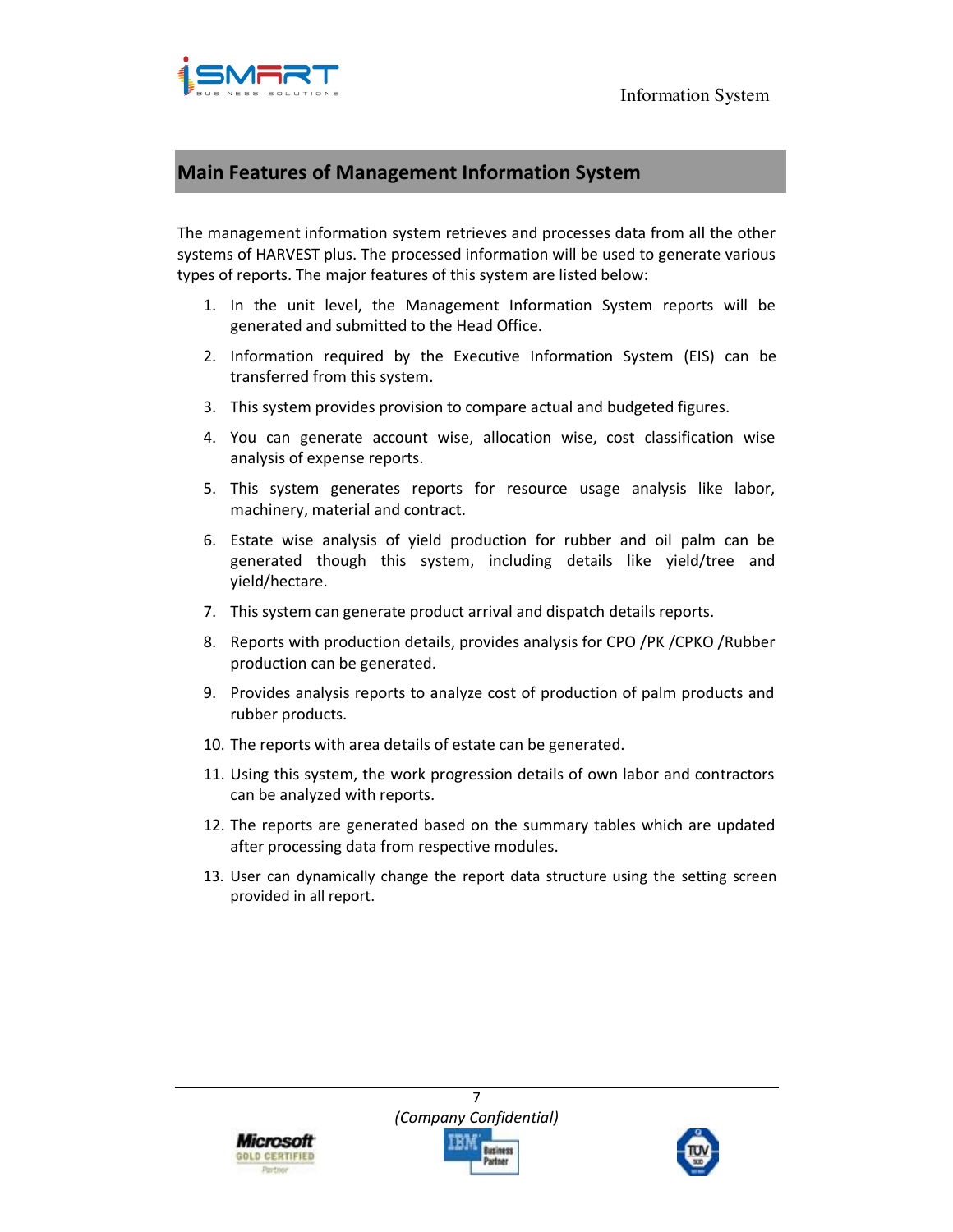

## **Important reports in management Information System**

This section contains the details of important reports that can be generated through Management Information System. You can generate reports for the crops such as oil palm and rubber.

#### **Oil Palm**

#### **Machinery Performance Report**

This report shows the details of machineries such as running hours, quantity of fuel and lubricants used, different cost (wages, overtime, workshop allocation etc) incurred for each asset (in the selected asset category) in a given period. This report also displays fuel per running unit and running cost per running unit for the specified assets.

### **Mature Upkeep Cost**

This report shows the analysis code (activity) wise cultivation cost details for oil palm. This report shows the cultivation expenditure incurred under labor, material, transportation, contract and miscellaneous and also calculates the total cost for cultivation. It also shows the rate of expenditure per unit area, per kg of FFB and per kg of palm by product. The details generated in this report are based on the entries made through General Ledger System and FFB Production System.

#### **Cost of Production**

This report shows the various cost incurred for labor, transport, material, contract and others falling under an allocation. The cost details of those allocations which fall under a particular account group of type *Expenditure* will be displayed in this report.

## **Processing Expenditure Statement**

This report shows the budgeted and actual costs against different analysis codes. This report shows the various types of wages including man day, salary, overtime and incentive, and the material cost, transport cost and other cost incurred for various activities.

## **Crop Details**

This report is mainly for deriving the actual and the budgeted value for fresh fruit bunches (FFB), crude palm oil (CPO) and palm kernel (PK).In this report you can view the actual and budgeted value for the previous and current year for the products fresh fruit bunches, crude palm oil and palm kernel and also their differences can also

8 *(Company Confidential)*  Microsofi lusiness GOLD CERTIFIED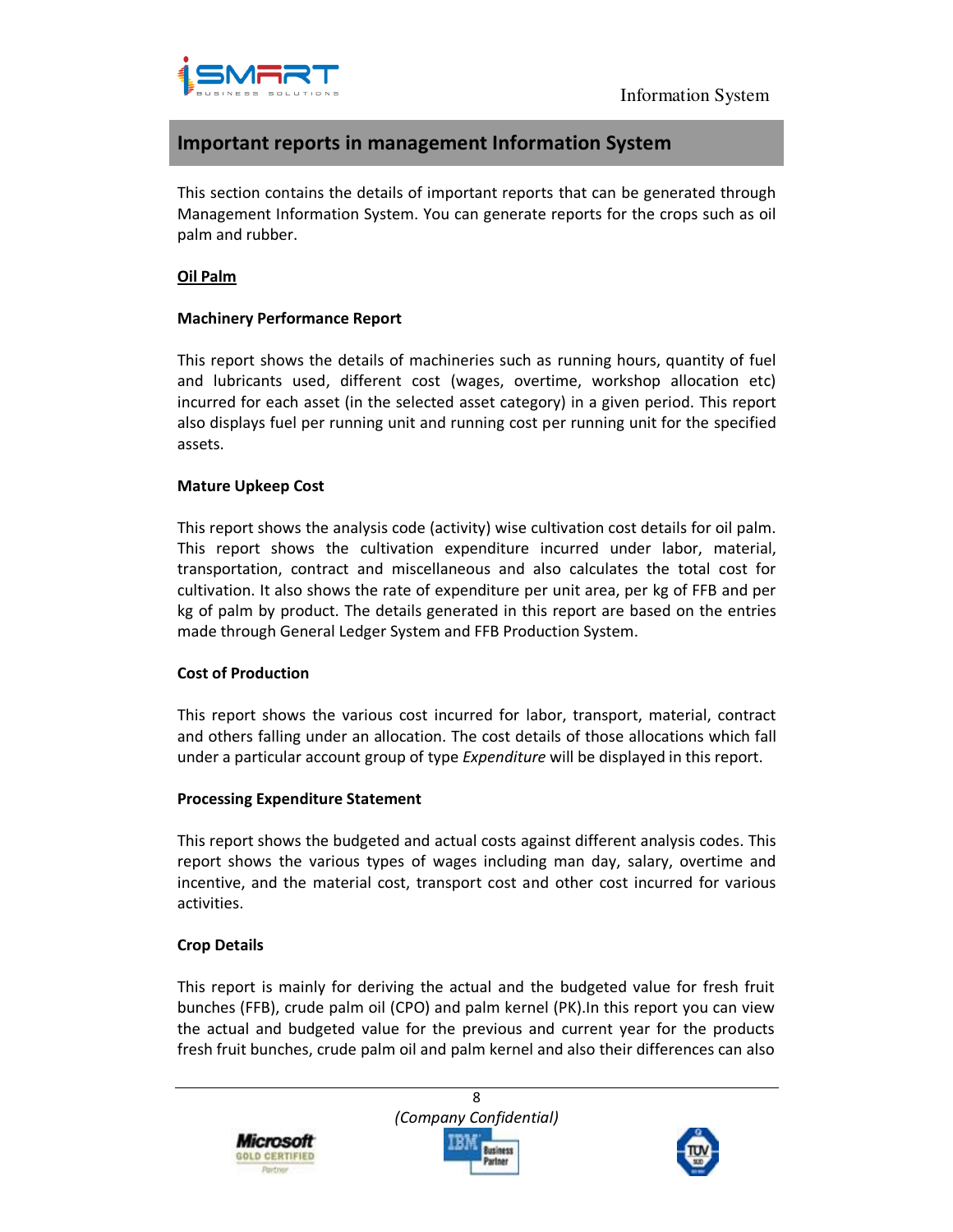

be seen. The details generated in this report are based on the entries made through Production System.

#### **Extraction Rate**

This report shows the current, previous, and the budgeted value of the extraction rates of oil (OER) and kernel (KER). The OER (Oil Extraction Rate) is derived by dividing the actual value of CPO by actual value of FFB and KER (Kernel Extraction Rate) is derived by dividing the actual value of CPO by PK.

#### **Yield per Hectare - Block Wise**

This report contains block wise FFB yield and yield per hectare details. This report shows the budgeted yield and the variance between the budgeted and the actual yield. The yield details of mature, immature and old plantings will be shown separately. The details generated in this report are based on the entries made through Functional Admin System, Budget System and Weighbridge System.

#### **Empty Bunch Production (Estate)**

This report shows the actual and budgeted production details of FFB (Fresh Fruit Bunch) and EFB (Empty fruit Bunch), net weight of EFB in different divisions for each months falling in a given period.

#### **Labor Statement – Category Wise**

This report shows the administrative unit wise male and female employee count in various categories such as harvester, harvester mandor, upkeep and upkeep mandor. The total count of male and female employees in the selected administrative units will also be shown in this report.

#### **Manday Utilization**

This report contains the manday utilization details of various stages of CPO and PK processing. The details related to various accounts will be calculated and displayed. These are accounts which fall under the account group processing and maintenance. The man days used for each allocation falling under each account is captured.

#### **Empty Bunch Production Report**

This report shows the total FFB (Fresh Fruit Bunch) processed by the third party and own mill. The EFB is the empty fruit bunch that is produced while FFB milling, EFB Issued is the total EFB issued by the weighbridge. OT% is the ratio of total FFB to total EFB percentage.

9

Microsofi **GOLD CERTIFIED**  *(Company Confidential)*  usiness

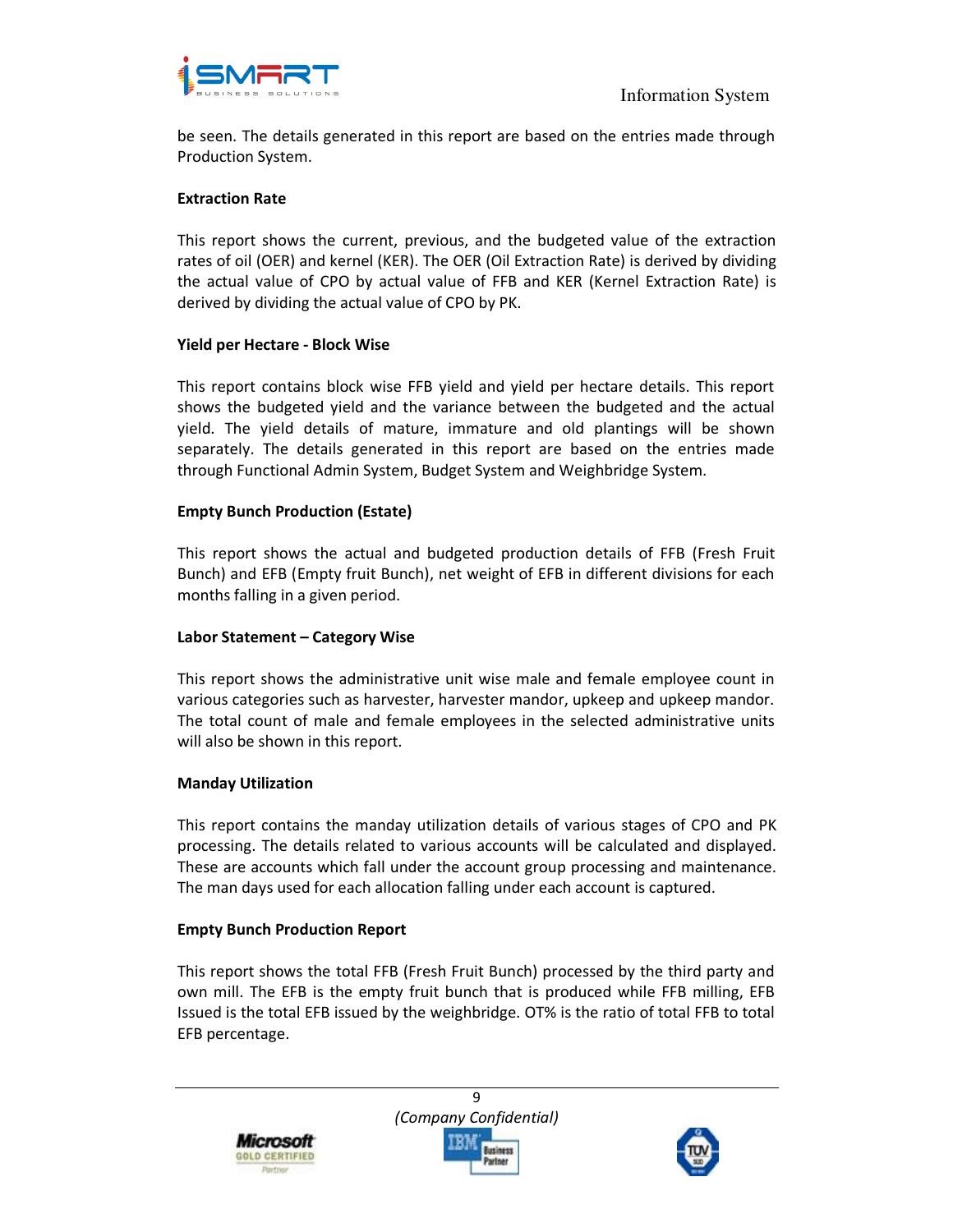

### **Rubber**

#### **Yield per Hectare - Block & Year of Planting Wise**

This report contains the block wise yield per hectare details for the specified period. This report shows the actual and budgeted yield, clone, tapping information and area in each block.

#### **Crop Details**

This report contains the values for the latex, lump, DRC, ex-latex and ex-lump. The details are shown for the current year and previous year and their variances. The budgeted details will also be displayed.

### **Crop Report Detailed**

This report shows the actual, budgeted, yield, clone and area information's for each block in the selected divisions for a given period.

#### **Cost of Production**

This report shows the details of various expenses like labor cost (manday cost), material cost, transport cost (machinery cost), contract cost (contract cost), other expenses (cash expenses + other expenses) incurred in various account groups.

#### **Crop Report Summary**

This report shows the number of trees in tapping, for a particular clone and also displays the area for the clone and yield per tree of that clone. This report also contains the variance in yield per tree and yield per hectare of the clone.

#### **Dry Rubber Content**

This report consists of the total amount of latex and slab (lump) produced in the specific period. This report also displays the total percent of slab produced with respect to the total slab and latex produced. The actual amount for this year and last year are also displayed in this report.

#### **General**

#### **Operation Hours, Fuel & Electricity Used For Processing**

This report contains the machinery, equipment wise operation hours and fuel used. Two types of report are generated.





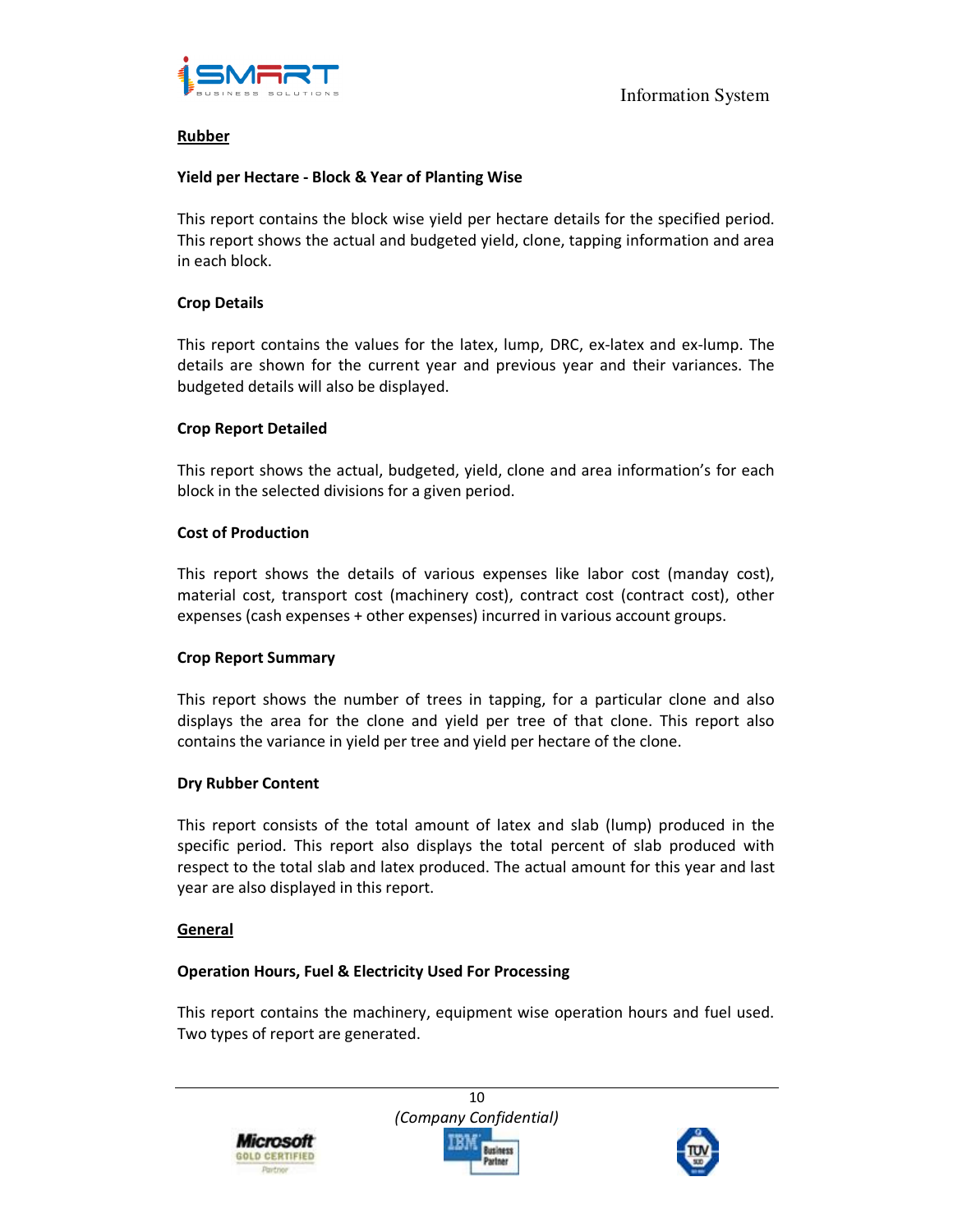

First report contains the details such as operation hours, quantity of fuel used and the quantity of lubricant used for machineries for a given period. The *Fuel & Lubricant* type are tagged through *Settings* screen.

Second report contains the details such as hours run, kilo watt hour, date of last overhaul, fuel utilization in liters and liters / KWH for generator and turbine sets which are tagged through *Settings* screen for a given period. This report also shows the details of electricity consumed for the given period.

#### **Processing Cost Details**

This report shows the actual and budgeted processing cost, their variance, cost per kilogram for actual and budgeted, its variance for each allocations in the tagged allocation group for a given period and factory.

#### **Activity Wise Labor Utilization Statement**

This report contains the details of actual and budgeted man days utilized for employees for each allocation in the tagged allocation group for a given period.

### **Management Staff Details**

This report contains the details of management staff employees who are joined in a given period.

#### **Upkeep Activity Division Wise**

This report lists the actual and budgeted cultivation cost utilized and its variance for each allocation in the selected divisions in a given period. The details related to the allocations in the tagged allocation group will be displayed.

#### **Activity Report Physical Labor**

This report shows the actual as well as the budgeted target on the number of unit area covered by a particular activity. This report also shows the number of man days required to complete the above mentioned amount of area for the corresponding activities. This report also contains the rate of work done by a mandor.

The area covered and details of man days will be fetched from the payroll system.

Man days per hectare = Man days used / Area Covered

Materials per hectare = Materials used / Area Covered





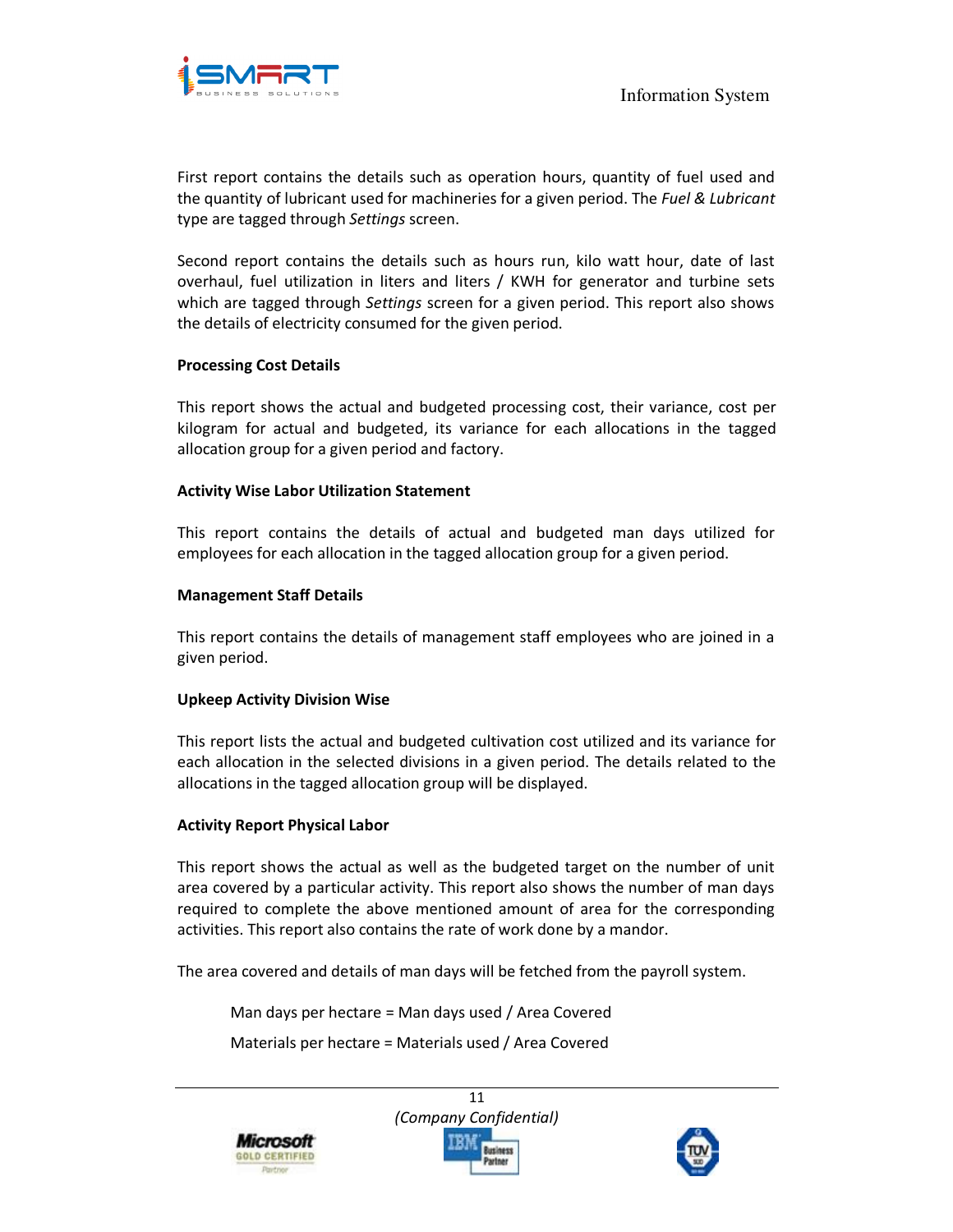

#### **Activity Report Physical Material**

This report shows the actualized as well as the budgeted target on the number of unit area covered by a particular activity. This report shows the material names and the amount of material used to actualize the above mentioned area for the corresponding activities. The rate of material usage per unit of activity will be calculated and displayed in this report using the formula *Materails / UoA = Amount of Material Used/Area Covered*. The material details will be fetched from the stores system.

#### **Fertilizer and Chemical Requirement**

This report shows the usage and balance stock of fertilizers and other chemicals. This report also shows the budgeted requirement of the stock and the variance between the actual and the budgeted stock. The details generated in this report are based on the entries made through the Budget System and Inventory System.

#### **Activity wise Employee Details**

This report list the actual and budgeted shift details of employee, who's employee type (karywan and pegawai) falling under each allocation in the given period and factory.

#### **Labor Statement Category Wise Detailed**

This report shows the number of employees added, decreased and previous months count of employees in a particular month. The details can be generated category wise, workgroup wise, administrative unit wise and gender wise.

#### **Cultivation Expenditure Statement**

This report is used to display the details of various costs like labor cost, material cost, machine cost, contract cost incurred for the allocations or activities. The budgeted cost is taken from the budget module. The variance is the difference in the budgeted cost and actual cost.

#### **Activity Report Cost**

This report displays the area covered by the activities, and the details of costs such as labor cost, material cost and transport cost (machinery cost) incurred in the Payroll System, and the contract cost in the Unit Contract System. The cost per area is also shown in the report.

Microsoft **GOLD CERTIFIED** 

12 *(Company Confidential)*  lusiness